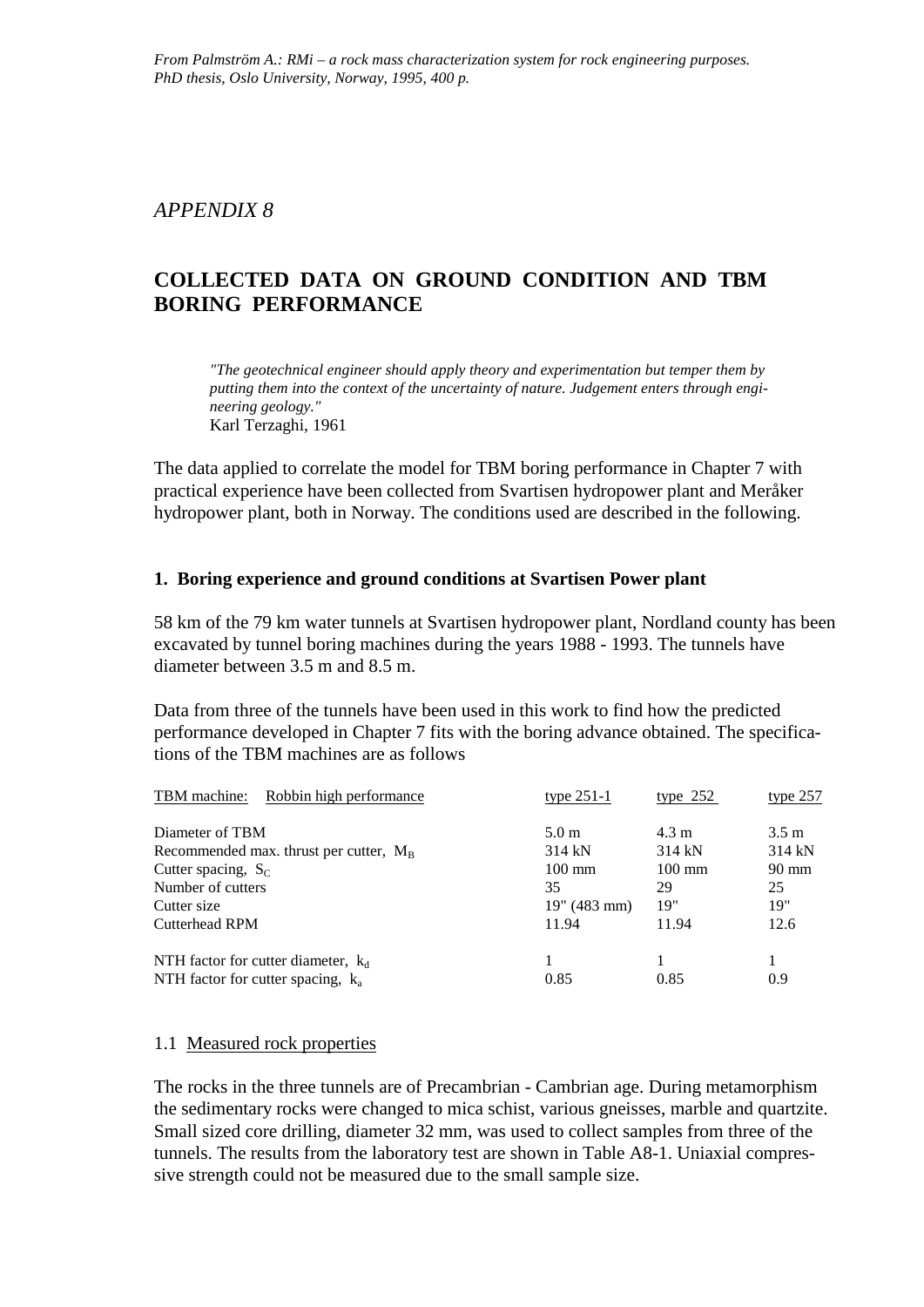|            | <b>LOCATION</b> | SONIC<br><b>VELOCITY</b> |                  |                | POINT LOAD STRENGTH       |                     |                        |                               |          | Calculated<br>$\sigma_c = k_{50} \times I s_{50}$ |
|------------|-----------------|--------------------------|------------------|----------------|---------------------------|---------------------|------------------------|-------------------------------|----------|---------------------------------------------------|
| <b>TBM</b> | chainage        | velocity                 | angle            | test<br>direc- | strength<br>$I_{\rm S50}$ | no. of<br>tests     | thickness<br>of sample | <b>TYPE OF</b><br><b>ROCK</b> | $k_{50}$ | $\sigma_c$                                        |
|            |                 | (m/s)                    |                  | tion           | (Mpa)                     |                     | (mm)                   |                               |          | (Mpa)                                             |
|            | 1200            | 4680                     | $60^\circ$       |                | 2.0                       | 10                  | 32                     | Marble                        | 14       | 30                                                |
| 252        | 2950            | 4120                     | $45^{\circ}$     | $\big\ $       | 1.1<br>7.9                | 8<br>$\overline{4}$ | 32<br>$12 - 16$        | Mica schist                   | 14<br>20 | 15<br>160                                         |
|            | 6480            | 4435                     |                  | $\big\ $       | 6.9                       | 6                   | 32                     | Gneiss-                       | 20       | 140                                               |
|            |                 |                          |                  |                | 8.5                       | 8                   | $13 - 25$              | granite                       | 20       | 170                                               |
|            | 10180           | 5260                     | $35^\circ$       | I              | 5.5                       | 6                   | 32                     | Mica gneiss                   | 16       | 90                                                |
|            | 11755           | 3160                     | $45^\circ$       | $\parallel$    | 0.6                       | 5                   | 32                     | Mica schist                   | 14       | 10                                                |
|            |                 |                          |                  |                | 4.7                       | 5                   | $12 - 18$              | (laminated)                   | 16       | 75                                                |
|            | 1650            | 5525                     | $0^{\circ}$      | $\big\ $       | 2.0                       | 3                   | 32                     |                               | 14       | 30                                                |
|            |                 |                          |                  |                | 6.5                       | 6                   | $14 - 16$              | Mica gneiss                   | 16       | 100                                               |
| 257        | 3965            | 3910                     | $35^\circ$       | $\parallel$    | 1.1                       | $\overline{4}$      | 32                     |                               | 14       | 15                                                |
|            |                 |                          |                  |                | 3.0                       | 3                   | $12 - 16$              | Mica gneiss                   | 14       | 40                                                |
|            | 4180            | 3850                     | $40^{\circ}$     | $\parallel$    | 1.1                       | 6                   | 32                     | Mica gneiss<br>(mica layers)  | 14       | 15                                                |
|            |                 |                          |                  | I              | 1.5                       | $\overline{2}$      | 32                     | Mica schist                   | 14       | 20                                                |
|            | 6335            | 5585                     | $5 - 10^{\circ}$ |                | 5.3                       | $\overline{2}$      | $14 - 18$              | (laminated)                   | 16       | 85                                                |
| $251-1$    | 7460            | 6110                     | $35^\circ$       | $\big\ $       | 3.6                       | 5                   | 32                     | Marble                        | 16       | 50                                                |
|            |                 |                          |                  |                | 6.6                       | 7                   | $16 - 32$              | (layered)                     | 20       | 130                                               |
|            | 8445            | 5150                     | $30^\circ$       | I              | 2.8                       | $\overline{4}$      | 32                     | Mica schist                   | 14       | 40                                                |

TABLE A8-1 RESULTS FROM LABORATORY TEST ON WET SAMPLES FROM SVARTISEN

In addition, laboratory tests carried out by the Robbins company gave the results in Table A8-2.

|                 | 1 ADLL AV-4<br>LADONATON I TLOT I LINI ONMLD DT THE NODDHW COMITANT |                                       |                     |                               |                    |                |          |                                                    |  |  |  |
|-----------------|---------------------------------------------------------------------|---------------------------------------|---------------------|-------------------------------|--------------------|----------------|----------|----------------------------------------------------|--|--|--|
| <b>LOCATION</b> |                                                                     | <b>COMPRESSIVE</b><br><b>STRENGTH</b> |                     | POINT LOAD<br><b>STRENGTH</b> |                    | <b>TYPE OF</b> |          | Calculated<br>$\sigma_c = k_{50}$ Is <sub>50</sub> |  |  |  |
| <b>TBM</b>      | chainage                                                            | angle $*$                             | $\sigma_c$<br>(Mpa) | test direc-<br>tion           | $Is_{50}$<br>(Mpa) | <b>ROCK</b>    | $k_{50}$ | $\sigma_c$<br>(Mpa)                                |  |  |  |
| $251-1$         | 8142                                                                | $10^{\circ}$                          | 113                 |                               | 1.7<br>6.1         | Mica schist    | 14<br>18 | 20<br>110                                          |  |  |  |
|                 | 8400                                                                | $10^{\circ}$                          | 110                 |                               | 1.6<br>4.7         | Mica schist    | 14<br>16 | 20<br>75                                           |  |  |  |
|                 | 8456                                                                | $10^{\circ}$                          | 119                 |                               | 2.6<br>4.8         | Mica schist    | 14<br>16 | 35<br>75                                           |  |  |  |
|                 | 8494                                                                | $10^{\circ}$                          | 75                  |                               | 1.8<br>6.1         | Mica schist    | 14<br>18 | 25<br>110                                          |  |  |  |

TABLE A8-2 LABORATORY TEST PERFORMED BY THE ROBBINS COMPANY

\*) Angle between loading and schistosity

The drilling rate index for mica schist and mica gneiss is  $DRI = 55$ , for marble  $DRI = 80$ .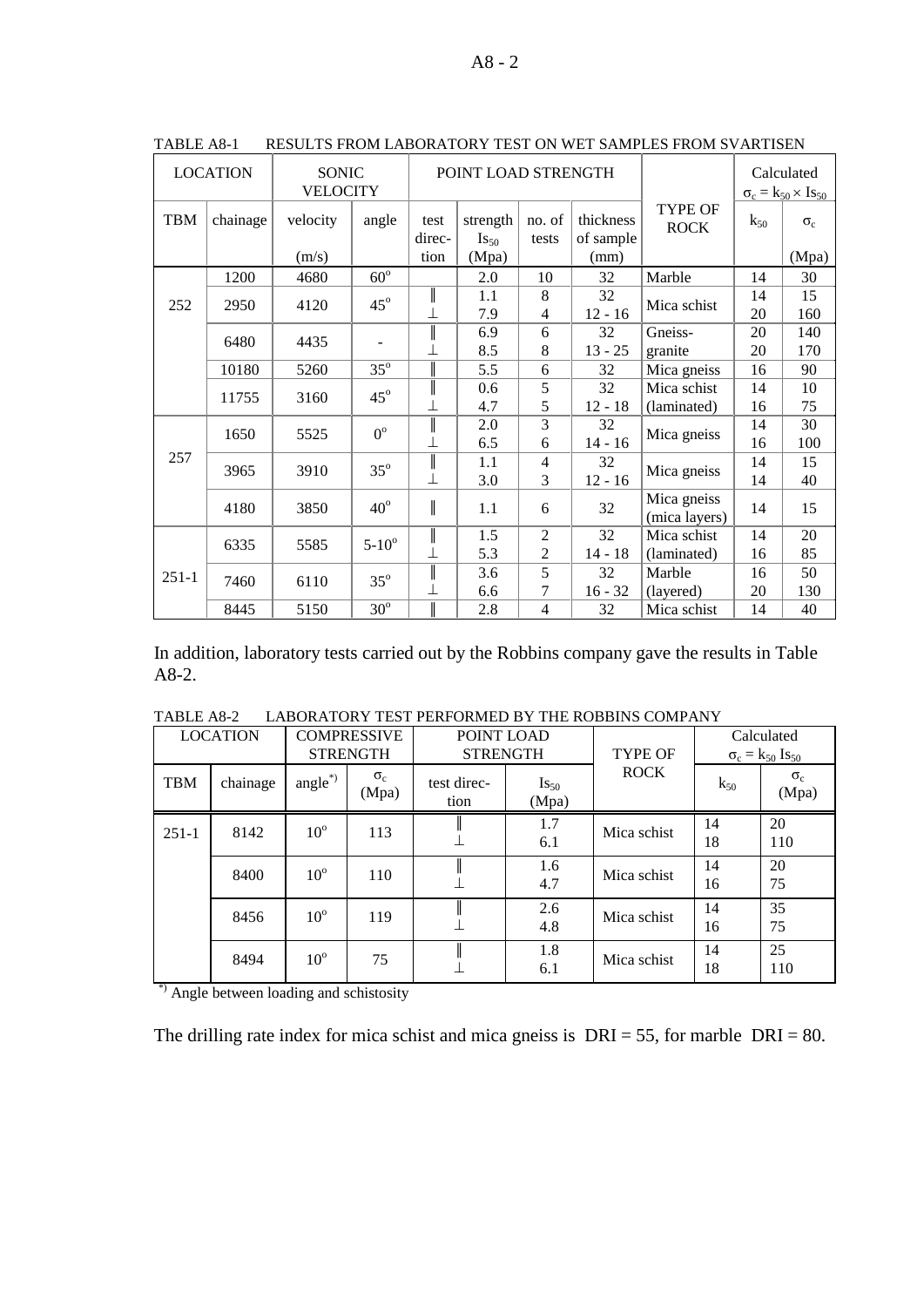### 1.2 Rock mass description in tunnel locations

The detailed registration of the rock mass conditions in the tunnels, Table A8-3, has been worked out from observations made by graduate students at the Technical University of Norway (NTH) in connection with their final dissertation work in tunnel engineering; it is referred to Isaksen and Solberg (1990) and Stang and Aadal (1991). The mica rich rocks encountered in the three tunnels are strongly anisotropic with discontinuities occurring as foliation partings (fissures) spaced 0.1 m - 1 m. Some few random joints occur. Generally, the joints and fissures do not delimit defined blocks.

|            | <b>LOCATION</b> |                                                                                                                                                                                                                                                                                                            |
|------------|-----------------|------------------------------------------------------------------------------------------------------------------------------------------------------------------------------------------------------------------------------------------------------------------------------------------------------------|
| <b>TBM</b> | chainage        | <b>DESCRIPTION</b>                                                                                                                                                                                                                                                                                         |
| 252        | 1200            | Relatively massive marble with some actinolite. Joint spacing $S = 1.6$ m, angle with folia-<br>tion $\alpha$ = 35°. Applied thrust per cutter M <sub>B</sub> = 236 kN.                                                                                                                                    |
|            | 2950            | Mica schist, occasionally containing garnets. The rock is dark often with veins or lenses of<br>quartzpegmatite. Thin layers of mica often occur along foliation, and the rock is partly<br>folded. Spacing of foliation partings (fissures) $S = 0.2$ m, $\alpha = 10^{\circ}$ . M <sub>B</sub> = 236 kN. |
|            | 6480            | Granitic gneiss. The rock is light grey and folded. Some few thin layers of mica occur along<br>the foliation. High content of feldspar; hard rock to bore in. Joint spacing $S = 0.8$ m,<br>$\alpha = 90^{\circ}$ . $M_B = 265$ kN.                                                                       |
|            | 10180           | Folded mica gneiss, often with quartzpegmatite. Some garnet and thin mica layers along<br>foliation. Many of the joints have mica filling. Foliation partings (fissures) are spaced<br>$S = 0.2$ m, $\alpha = 44^{\circ}$ . $M_B = 236$ kN.                                                                |
|            | 11755           | Folded mica gneiss containing some quartzpegmatite and some few enrichments of mica<br>occurring as veins, thin zones. Dark diorite and granitic gneiss partly occur. Foliation<br>partings are spaced $S = 0.3$ m, $\alpha = 27^{\circ}$ , $M_B = 228$ kN                                                 |
| 257        | 1650            | Partly folded mica schist, frequently containing quartzpegmatite. Some veins or thin layers<br>of mica occur. Spacing of foliation partings (fissures) $S = 0.2$ m, $\alpha = 0^{\circ}$ . M <sub>B</sub> = 298 kN.                                                                                        |
|            | 3965            | Mica gneiss with quartzpegmatite and veins of granitic gneiss and layers of mica. Foliation<br>partings are spaced $S = 0.4$ m, $\alpha = 15^{\circ}$ . $M_B = 289$ kN.                                                                                                                                    |
|            | 4180            | Same as 3965, but the degree of jointing is higher. Foliation partings are spaced $S = 0.3$ m<br>$\alpha = 15^{\circ}$ . M <sub>B</sub> = 289 kN.                                                                                                                                                          |
| $251-1$    | 6335            | Mica schist with some quartzpegmatite veins. Foliation partings are spaced $S = 0.075$ m,<br>$\alpha = 25^{\circ}$ . $M_B = 160$ kN.                                                                                                                                                                       |
|            | 7460            | Marble with a few veins containing amphibole, sometimes folded. Joint spacing $S = 0.8$ m,<br>$M_B = 240$ kN.                                                                                                                                                                                              |
|            | 8400            | Mica gneiss with quartzpegmatite, sometimes folded, sometimes schistose, sometimes<br>quartzrich. Veins of mica are present. Foliation partings spaced $S = 0.4$ m, $\alpha = 15^{\circ}$ .<br>$M_B = 272$ kN.                                                                                             |
|            | 8445            | Rock: same as 8400. Foliation partings spaced $S = 0.3$ m, $\alpha = 15^{\circ}$ , $M_B = 240$ kN.                                                                                                                                                                                                         |
|            | 8456            | Rock: same as 8400. Foliation partings are spaced $S = 0.3$ m, $\alpha = 15^{\circ}$ , $M_B = 280$ kN.                                                                                                                                                                                                     |
|            | 8494            | Rock: same as 8400. Foliation partings are spaced $S = 0.4$ m, $\alpha = 20^{\circ}$ , $M_B = 240$ kN.                                                                                                                                                                                                     |

TABLE A8-3 DESCRIPTION OF THE GROUND CONDITIONS AT VARIOUS LOCATIONS

The marble is almost massive, also the gneissgranite generally contains few joints. In these types of rocks the discontinuities occur mainly as joints. Table 7-2 in Chapter 7 has been applied to find the equivalent block volumes from the spacings. The results of the calculations made to find the TBM jointing factor are shown in Table A8-4.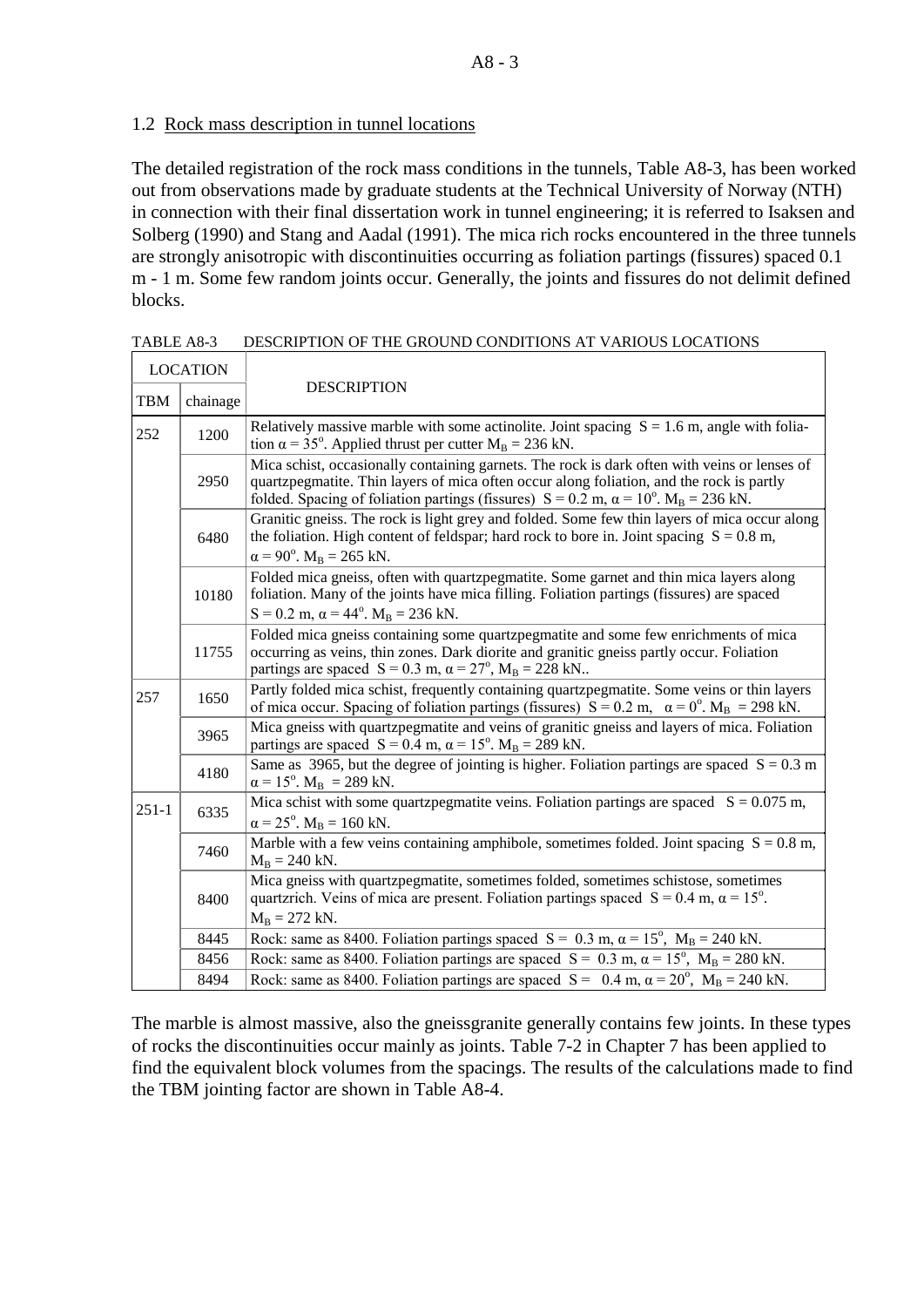| <b>TBM</b> |               | Compr.     | Rock   | <b>OBSERVATIONS</b> |                |              |                |              | CALCULATIONS*) |              |
|------------|---------------|------------|--------|---------------------|----------------|--------------|----------------|--------------|----------------|--------------|
| and        | Rock type     | strength   | factor | joint               | jC             | angle        | eq. Vb         | $C_0$        | JP             | $k_{eq}$     |
| chainage   |               | $\sigma_c$ | Ε      | spacing             |                |              | $(m^3)$        |              |                |              |
| 252        |               |            |        |                     |                |              |                |              |                |              |
| 1200       | marble        | 30         | 1000   | massive             |                |              |                |              | 1.0            | 0.74(0.9)    |
| 2950       | mica schist   | 15         | 750    | $0.2 \text{ m}$     | 6              | $10^{\circ}$ | 1.5            | $\mathbf{1}$ | 0.54           | 1.35(1)      |
| 6480       | gneissgranite | 140        | 1000   | 0.8 <sub>m</sub>    | 2              | $90^\circ$   | 50             | 1.5          | 0.98           | 0.66(0.75)   |
| 10180      | mica gneiss   | 90         | 750    | $0.2 \text{ m}$     | 6              | $40^{\circ}$ | 1.5            | 1.5          | 0.54           | 1.18(1.25)   |
| 11755      | mica gneiss   | 10         | 750    | 0.3 <sub>m</sub>    | 6              | $27^\circ$   | $\overline{4}$ | 1.25         | 0.70           | 1.47(1.1)    |
| 257        |               |            |        |                     |                |              |                |              |                |              |
| 1650       | mica schist   | 30         | 750    | 0.2 <sub>m</sub>    | 6              | $0^{\circ}$  | 1.5            | 1            | 0.54           | 1.10(1.1)    |
| 3965       | mica gneiss   | 15         | 750    | 0.4 <sub>m</sub>    | 6              | $15^{\circ}$ | 10             | 1.25         | 0.89           | 1.0 (0.8)    |
| 4180       | mica gneiss   | 15         | 750    | 0.3 <sub>m</sub>    | 6              | $15^{\circ}$ | $\overline{4}$ | 1.25         | 0.70           | 1.30(1.0)    |
| $251 - 1$  |               |            |        |                     |                |              |                |              |                |              |
| 6335       | mica schist   | 20         | 750    | 75 mm               | 6              | $25^{\circ}$ | 0.08           | 1.25         | 0.25           | 3.35(2.27)   |
| 7460       | marble        | 50         | 1000   | 0.8 <sub>m</sub>    | $\overline{2}$ |              | 50             | 1            | 0.98           | 0.60(0.42)   |
| 8400       | mica schist   | 20         | 750    | $0.4 \text{ m}$     | 6              | $15^{\circ}$ | 10             | 1.25         | 0.89           | 0.94(0.68)   |
| 8445       | mica schist   | 40         | 750    | 0.3 <sub>m</sub>    | 6              | $15^{\circ}$ | 4              | 1.25         | 0.70           | 0.97(1.0)    |
| 8456       | mica schist   | 35         | 750    | 0.3 <sub>m</sub>    | 6              | $15^{\circ}$ | $\overline{4}$ | 1.25         | 0.70           | 1.0<br>(1.0) |
| 8494       | mica schist   | 25         | 750    | 0.4 <sub>m</sub>    | 6              | $20^{\circ}$ | 10             | 1.25         | 0.89           | 0.88(0.74)   |
|            |               |            |        |                     |                |              |                |              |                |              |

TABLE A8-4 ROCK MASS FEATURES AND CALCULATED JOINTING FACTORS

------------------------------------------------------------------------------------------------------------------------------------------------ \*) The values in brackets have been found using the NHT model, version 5.

| TBM        | Applied   | TBM jointing      |               | CALCULATIONS*) |                             | Real      |
|------------|-----------|-------------------|---------------|----------------|-----------------------------|-----------|
| and        | thrust    | factor            | Eq. thrust    |                | ----- TBM penetration ----- | boring    |
| chainage   | $\rm M_B$ | $k_{eq}$          | $\rm\,M_{ea}$ |                | per rev. boring rate        | rate      |
|            | (kN)      |                   | (kN)          | $i_{o}$ (mm)   | I $(m/h)$                   | I $(m/h)$ |
|            |           |                   |               |                |                             |           |
| <u>252</u> |           |                   |               |                |                             |           |
| 1200       | 236       | 0.74(0.9)         | 200           |                | $3.0(3.6)$ $2.1(2.6)$       | 2.89      |
| 2950       | 236       | 1.35(1)           | 200           | 4.8 $(4.0)$    | 3.4(2.9)                    | 4.52      |
| 6480       | 265       | 0.66(0.75)        | 225           | 3.0(3.6)       | 2.1(2.6)                    | 1.47      |
| 10180      | 236       | 1.18(1.25)        | 200           |                | 4.4 $(4.6)$ 3.1 $(3.3)$     | 4.8       |
| 11755      | 228       | 1.47(1.1)         | 195           | 5.0(4.2)       | 3.6 $(2.9)$                 | 4.3       |
|            |           |                   |               |                |                             |           |
| 257        |           |                   |               |                |                             |           |
| 1650       | 298       | 1.10(1.1)         | 268           |                | 6.4 $(6.4)$ 4.8 $(4.8)$     | 3.14      |
| 3965       | 289       | $1.0\quad(0.8)$   | 260           | 6.1 $(5.4)$    | 4.6 $(4.1)$                 | 3.86      |
| 4180       | 289       | 1.30(1.0)         | 260           | 6.8 $(6.4)$    | 5.1 $(4.8)$                 | 4.1       |
| $251-1$    |           |                   |               |                |                             |           |
| 6335       | 160       | 3.35(2.27)        | 135           | 4.5 $(4.0)$    | 3.2(2.9)                    | 3.85      |
| 7460       | 240       | 0.60(0.42)        | 205           | 2.7(1.6)       | 1.9(1.2)                    | 3.54      |
| 8400       | 272       | 0.94(0.68)        | 230           | 4.8 $(3.6)$    | 3.4(2.6)                    | 4.0       |
| 8445       | 272       | 0.97(1.0)         | 230           | 4.8 (4.8)      | 3.4(3.4)                    | 4.5       |
|            |           |                   |               |                |                             |           |
| 8456       | 280       | $1.0 \quad (1.0)$ | 240           | 5.3(5.3)       | 3.8(3.8)                    | 5.06      |
| 8494       | 240       | 0.88(0.74)        | 205           | 3.8(3.2)       | 2.7(2.3)                    | 4.19      |

#### TABLE A8-5 MACHINE PARAMETERS AND DRILLING RATE

------------------------------------------------------------------------------------------------------------------------------------ \*) The values in brackets have been found using the NHT model, version 5.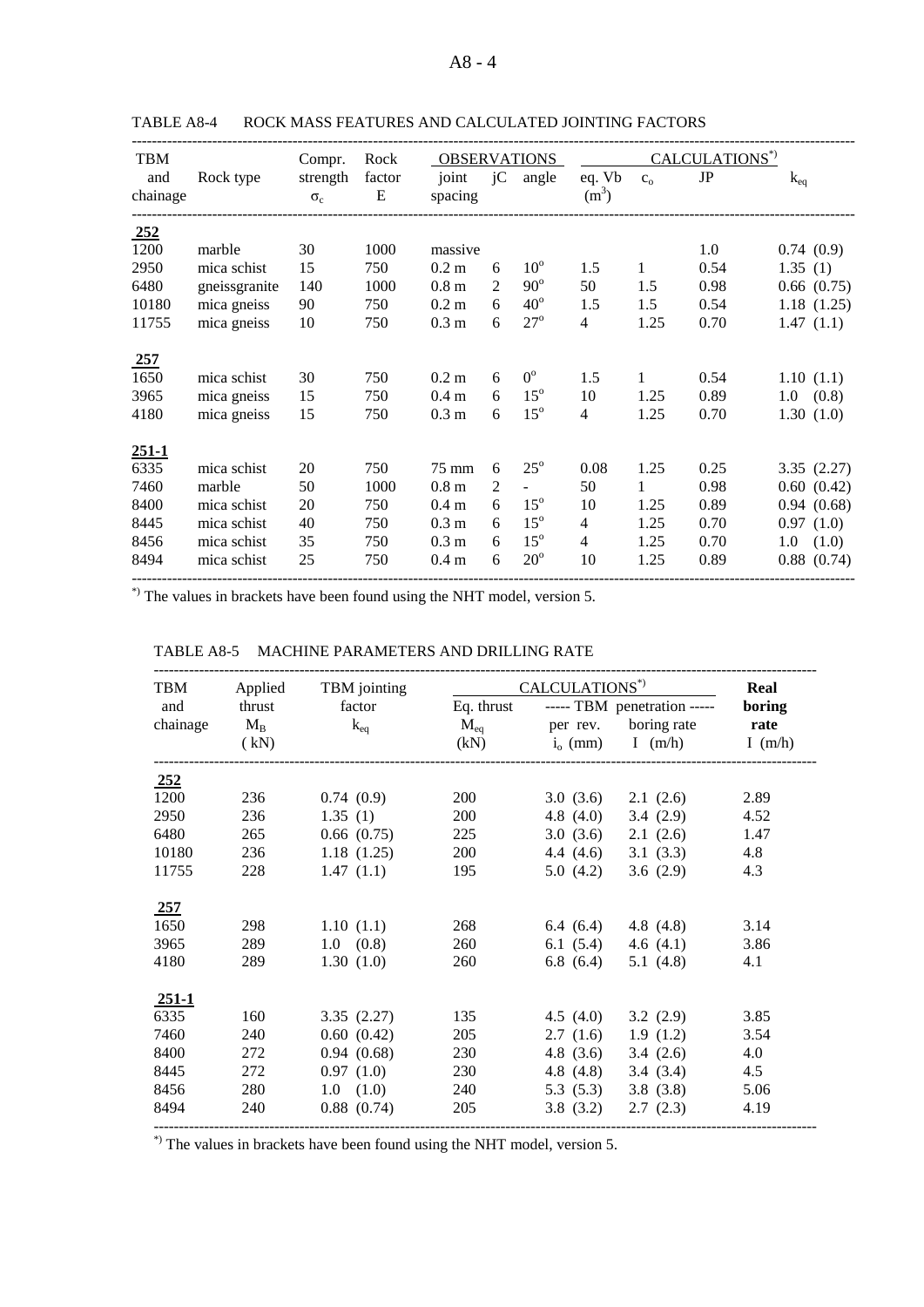### **2. Boring experience and ground conditions at Meråker hydropower plant**

9634 metres of the diversion tunnel Dalåa - Torsbjørka at Meråker hydropower plant, Tröndelag county has been excavated using a full face tunnel boring machine. The boring performed 1991 - 1992, started in greywacke and meta-gabbro with unconfined compressive strength 180 - 300 MPa. In fact, the first 400 m of this tunnel was excavated by drill  $\&$ blast, because the meta-gabbro in this part was assumed too strong for economic TBM boring. Later, a section more than 50 m long was successfully bored in this type of rock. The first of the two locations described in the following, is from the meta-gabbro.

The average net boring advance for the whole tunnel was 6.38 m/h. More than 1000 m/month has been achieved from the beginning, including boring through the strong metagabbro mentioned above. The TBM machine specifications are:

| Machine: Robbins high performance TBM, type | 265             |
|---------------------------------------------|-----------------|
| Diameter of TBM                             | $3.5 \text{ m}$ |
| Recommended max. thrust per cutter, $M_B$   | 312 kN          |
| Cutter spacing, $S_C$                       | 90 mm           |
| Number of cutters                           | 26              |
| Cutter size                                 | 19'' (483 mm)   |
| <b>Cutterhead RPM</b>                       | 13.4            |
| NTH factor for cutter diameter, $k_d$       | 1.0             |
| NTH factor for cutter spacing, $k_a$        | 0.9             |

The actual tunnel is located in the Caledonian mountain range. The rocks are mainly of sedimentary or volcanic origin, but have later through metamorphism been changed into phyllite/clayschist and greenstone, respectively. Some eruptive intrusions of gabbro occur occasionally.

The rock mass condition in the tunnel have been mapped in two locations; one in metagabbro (chainage 750) and the other in greenstone (chainage 10020). Point load strength tests have been made on wet and dry rock samples as shown in Table A8-6.

|            | <b>LOCATION</b> |                        |                        | <b>SOUND</b><br><b>VELOCITY</b> |                           |                 | POINT LOAD STRENGTH                 |                           |          | Calculated<br>$\sigma_c = k_{50}$ Is <sub>50</sub> |
|------------|-----------------|------------------------|------------------------|---------------------------------|---------------------------|-----------------|-------------------------------------|---------------------------|----------|----------------------------------------------------|
| <b>TBM</b> | chainage        | Condition<br>of sample | Test<br>direc-<br>tion | V<br>(m/s)                      | $Is_{50}$<br>(Mpa)        | no. of<br>tests | thickness<br>of sample<br>(mm)      | TYPE OF<br><b>ROCK</b>    | $k_{50}$ | $\sigma_c$<br>(Mpa)                                |
| 265        | 750             | wet<br>dry             |                        | 8000<br>4100                    | 12.0 <sup>1</sup><br>13.4 | 17<br>9         | $20 - 32$<br>$28 - 29$              | Meta-<br>gabbro           | 25       | 300                                                |
|            | 10020           | wet<br>dry             |                        | 5160<br>4700<br>3500            | 1.9<br>$7.1^{2}$<br>14.8  | 6<br>12<br>10   | $25 - 26$<br>$18 - 25$<br>$15 - 21$ | Greenstone<br>(laminated) | 14<br>20 | 30<br>140                                          |

TABLE A8-6 RESULTS FROM LABORATORY TEST ON SAMPLES FROM MERÅKER

<sup>1)</sup> Tests carried out by SINTEF, Trondheim gave  $Is_{50} = 11.0 \text{ MPa}$ 

<sup>2)</sup> Tests carried out by SINTEF, Trondheim gave  $Is_{50} = 7.1$  MPa